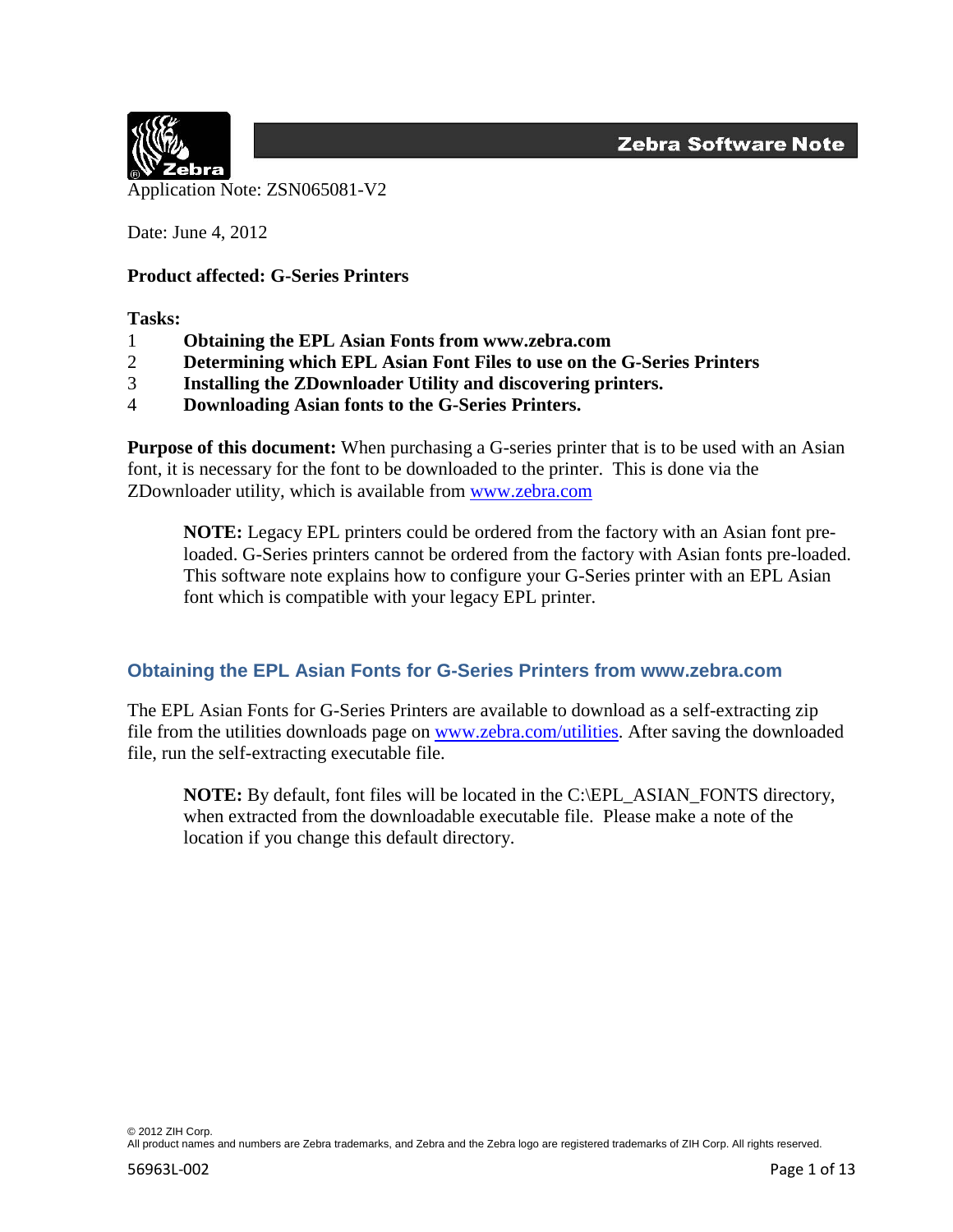# **Applicable Printers**

|  | To determine which file to load onto your G-Series Printer, see the chart below: |
|--|----------------------------------------------------------------------------------|
|--|----------------------------------------------------------------------------------|

| <b>Legacy Printer</b><br><b>Configuration Number</b> | <b>Legacy Printer</b><br><b>Description</b> | <b>EPL Font File Name</b><br>for G-Series Printer | <b>Printer</b><br><b>Resolution</b><br>(dpi) | Language               |
|------------------------------------------------------|---------------------------------------------|---------------------------------------------------|----------------------------------------------|------------------------|
| 2844-xxxxx-x8xx                                      | LP2844, TLP2844                             | chn.zpl                                           | 200                                          | Chinese                |
| 2844-xxxxx-x9xx                                      | LP2844, TLP2844                             | jpn.zpl                                           | 200                                          | Japanese               |
| $2844 -$ xxxxx $-10$ xx                              | LP2844, TLP2844                             | kor.zpl                                           | 200                                          | Korean                 |
| 3842-xxxxx-x8xx                                      | <b>TLP3842</b>                              | 3chn.zpl (See Note 1<br>below)                    | 300                                          | Chinese                |
| 3842-xxxxx-x9xx                                      | <b>TLP3842</b>                              | 3jpn.zpl (See Note 1<br>below)                    | 300                                          | Japanese               |
| 3842-xxxxx-10xx                                      | <b>TLP3842</b>                              | 3kor.zpl (See Note 1<br>below)                    | 300                                          | Korean                 |
| 120742-201 120742-001                                | 888-DT 888-TT                               | cht.zpl (See Note 1<br>below)                     | 200                                          | Traditional<br>Chinese |
| 120742-301 120742-101                                | 888-DT 888-TT                               | chs.zpl (See Note 1<br>below)                     | 200                                          | Simplified<br>Chinese  |

**NOTE**: In order to store the compatible EPL fonts on a G-Series printer, the G-Series printer requires the extended memory option.

# **Installation of the ZDownloader Utility and printer discovery**

- 1 Install the ZDownloader Utility
- 2 Use the ZDownloader Utility to discover printers.
- **1**. **To install the ZDownloader Utility:** Download the utility from [www.zebra.com/utilities.](http://www.zebra.com/utilities) Double click on the setup.exe file. The Firmware Downloader Setup wizard will appear.

**NOTE:** If installing over an existing installation of the Firmware Downloader, you should "remove" first, instead of "repair", and then install the new version after the old version has been removed.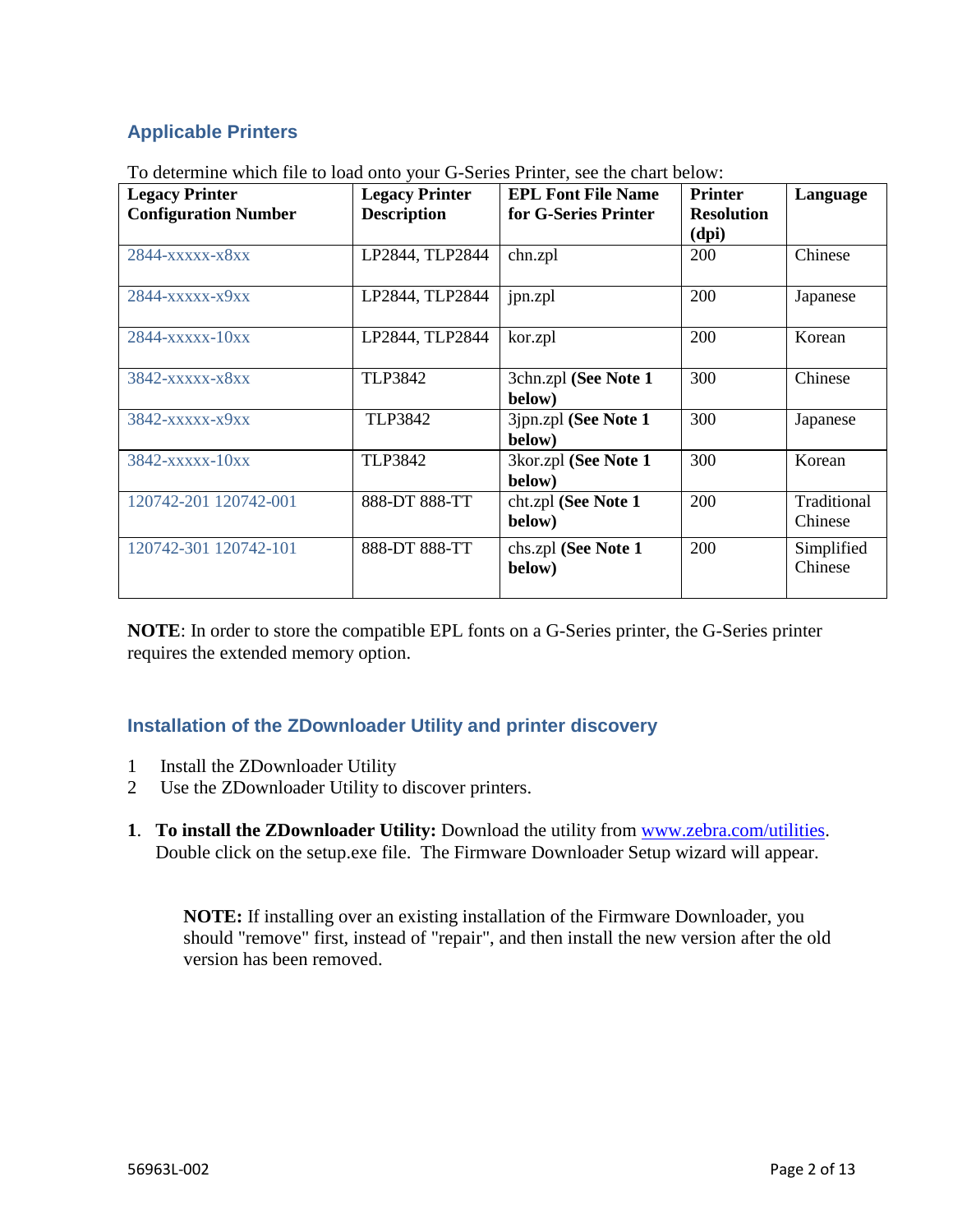**Fig Firmware Downloader** Welcome to the Firmware Downloader Setup Wizard Select whether you want to repair or remove Firmware Downloader. <sup>C</sup> Repair Firmware Downloader <sup>6</sup> Remove Firmware Downloader

| Firmware Downloader                                                                                                                                                                                                                                                                                   |        |                  |
|-------------------------------------------------------------------------------------------------------------------------------------------------------------------------------------------------------------------------------------------------------------------------------------------------------|--------|------------------|
| Welcome to the Firmware Downloader<br>Setup Wizard                                                                                                                                                                                                                                                    |        |                  |
| The installer will quide you through the steps required to install Firmware Downloader on your<br>computer.                                                                                                                                                                                           |        |                  |
| Click "Next" to continue.                                                                                                                                                                                                                                                                             |        |                  |
|                                                                                                                                                                                                                                                                                                       |        |                  |
|                                                                                                                                                                                                                                                                                                       |        |                  |
| WARNING: This computer program is protected by copyright law and international treaties.<br>Unauthorized duplication or distribution of this program, or any portion of it, may result in severe<br>civil or criminal penalties, and will be prosecuted to the maximum extent possible under the law. |        |                  |
|                                                                                                                                                                                                                                                                                                       |        |                  |
|                                                                                                                                                                                                                                                                                                       | Cancel | Previous<br>Next |

Click "Next" to continue.

Click the appropriate radio button to indicate acceptance of the End User License Agreement.

Click "Next" to continue.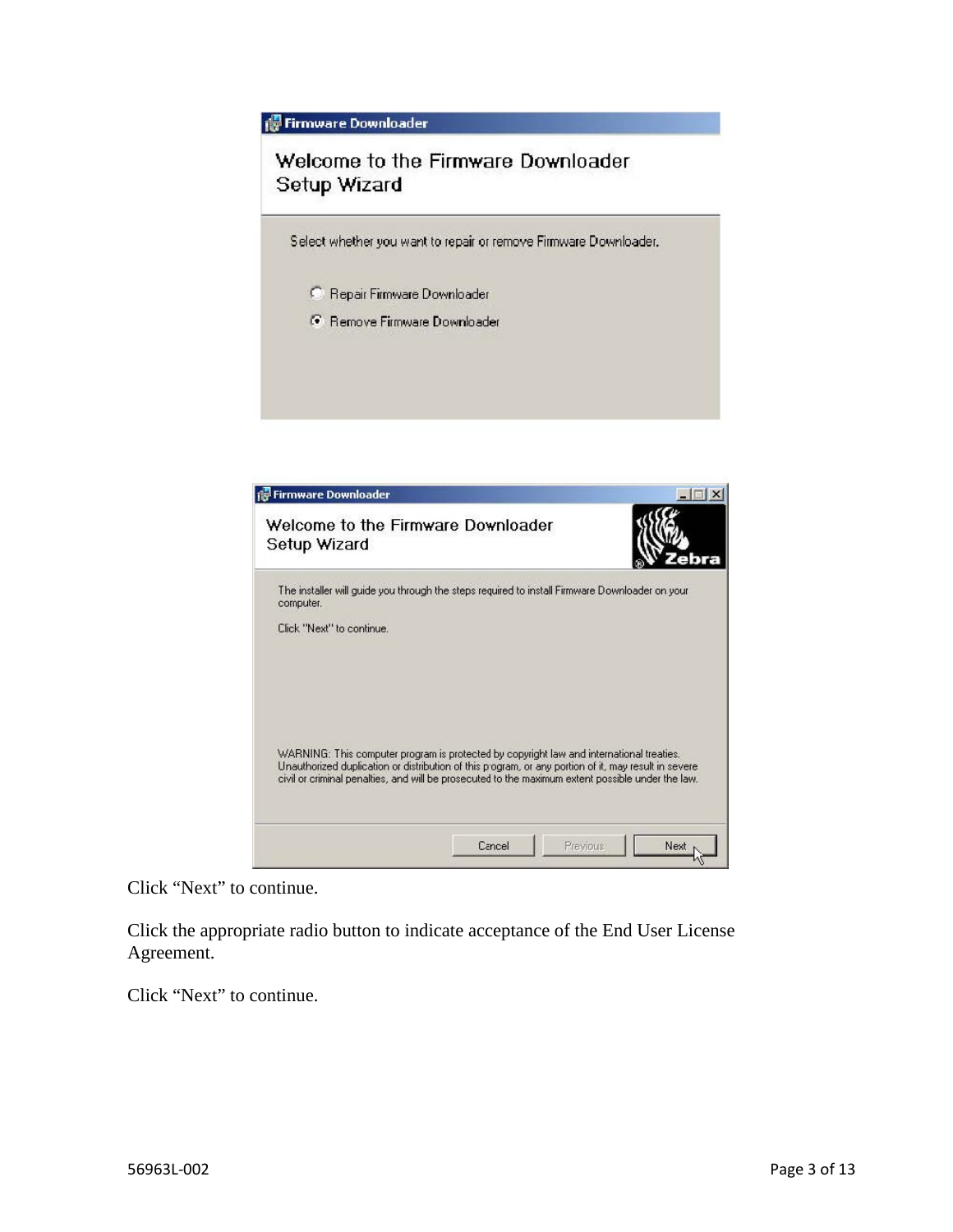| Firmware Downloader                            |                                                                                                                                                                                                                                                                                                                                                                                                                                                                                                                                                                                                                                                           |                                                                                                 |
|------------------------------------------------|-----------------------------------------------------------------------------------------------------------------------------------------------------------------------------------------------------------------------------------------------------------------------------------------------------------------------------------------------------------------------------------------------------------------------------------------------------------------------------------------------------------------------------------------------------------------------------------------------------------------------------------------------------------|-------------------------------------------------------------------------------------------------|
| License Agreement                              |                                                                                                                                                                                                                                                                                                                                                                                                                                                                                                                                                                                                                                                           |                                                                                                 |
| Agree", then "Next". Otherwise click "Cancel". |                                                                                                                                                                                                                                                                                                                                                                                                                                                                                                                                                                                                                                                           | Please take a moment to read the license agreement now. If you accept the terms below, click "I |
| the Software                                   | Please read the terms of this "End User License Agreement" (the<br>"Agreement") carefully. The Agreement is a legal agreement between<br>you (either an individual or a single entity) and Zebra Techno ogies<br>International, LLC ("Zebra") for the Zebra computer software and/or<br>firmware accompanying this End User License Agreement, and any<br>associated media, printed materials and any "online" or electronic<br>documentation (collectively, "Software"). By installing or using the<br>Software, you agree to be bound by the terms of this Agreement. If you<br>do not agree to the terms of this Agreement, you may not install or use |                                                                                                 |
| C I Do Not Agree                               | $\bullet$   Agree                                                                                                                                                                                                                                                                                                                                                                                                                                                                                                                                                                                                                                         |                                                                                                 |
|                                                | Cancel                                                                                                                                                                                                                                                                                                                                                                                                                                                                                                                                                                                                                                                    | Previous<br>Next                                                                                |

Select the correct folder in which to install the downloader. To view available disk space, click on the "Disk Cost" button.

|                          | Firmware Downloader                                   |                                                                                                      |             |
|--------------------------|-------------------------------------------------------|------------------------------------------------------------------------------------------------------|-------------|
|                          | <b>Select Installation Folder</b>                     |                                                                                                      |             |
|                          |                                                       | The installer will install Firmware Downloader in the following folder.                              |             |
| below cr click "Browse". |                                                       | To install in this folder, click "Next". To install to a different new or existing folder, enter one |             |
| Folder:                  |                                                       | C:\Program Files\ZebraLink\Firmware Downloader\                                                      | Browse      |
|                          | You can install the software on the following drives: |                                                                                                      |             |
| Volume                   |                                                       |                                                                                                      |             |
| ⊜C                       |                                                       |                                                                                                      | <b>Disk</b> |
| ≔∎D∙                     |                                                       |                                                                                                      |             |
| 28 L.I                   |                                                       |                                                                                                      |             |
|                          |                                                       |                                                                                                      | Disk Cost   |

Click "Next" to continue. A Confirm Installation Window appears. Click "Next" to begin the installation.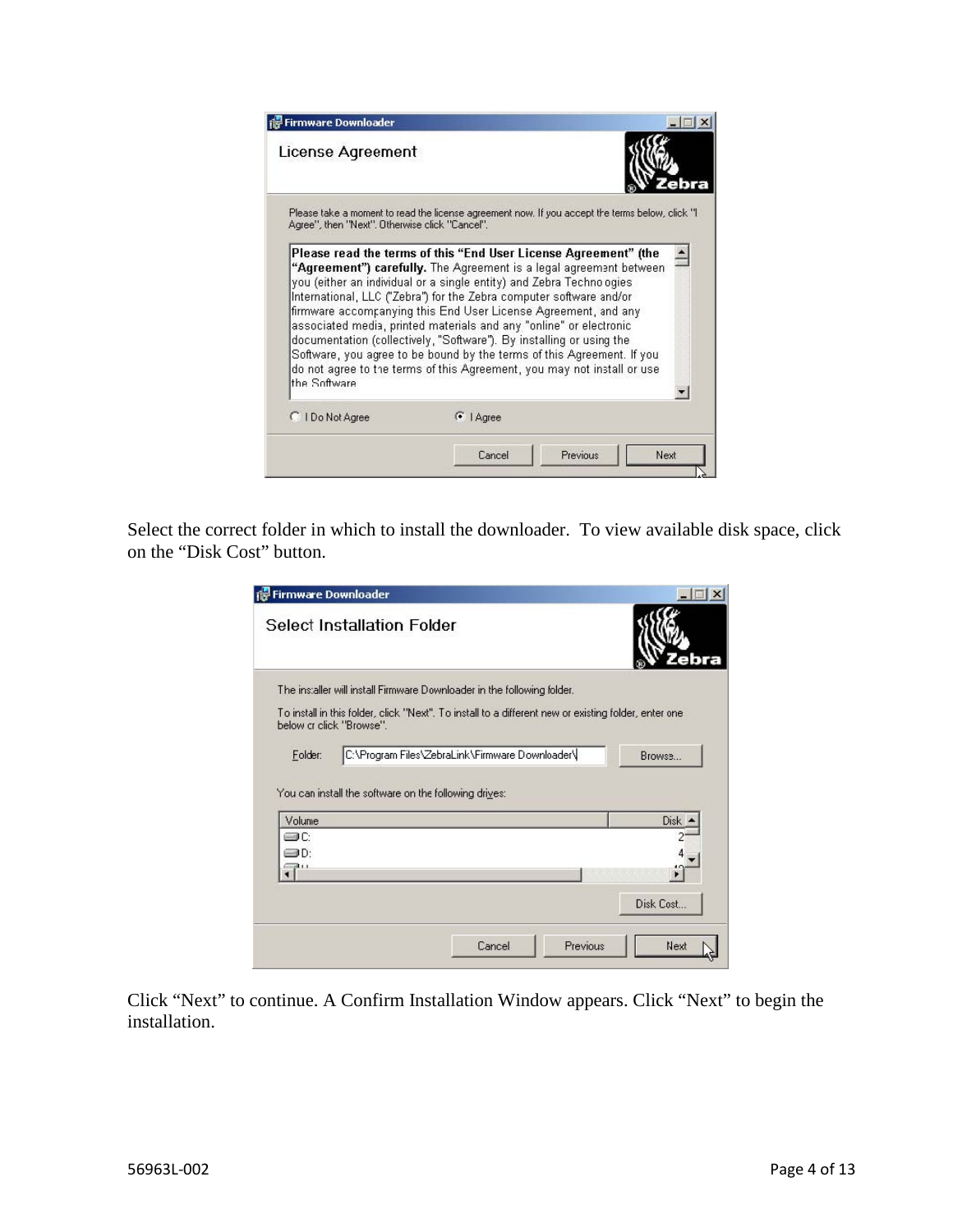

Click "Close" to exit after successful installation.

### **2. To Discover Printers Using the ZDownloader**

#### **Add Printers to the List**

There are two ways to add printers to the list: Auto-Detect and Manual.

If your printer is connecting via an USB or an IP Ethernet interface, use Auto-Detect to add the printer $(s)$ .

If your printer is connecting via the serial or parallel interfaces, or is not detected by using the Auto-Detect method, use the Manual add method.

#### **Auto-detect Printers**

**NOTE:** When using Microsoft® Windows Vista®, printers may not be discovered

over a network using the Printer $\hat{\varphi}$ Auto-Detect  $\hat{\mathcal{Q}}$  function; they must be added manually (see below).

To Auto-Detect printers connected via the USB or IP Ethernet interfaces, press the "Auto-Detect" Toolbar button **2** and choose the menu option "Printer  $\hat{\mathcal{P}}$  Auto-Detect" or right click on the list and select "Auto-Detect Printers". Once you start an Auto-Detect, the dialog box shown below will appear.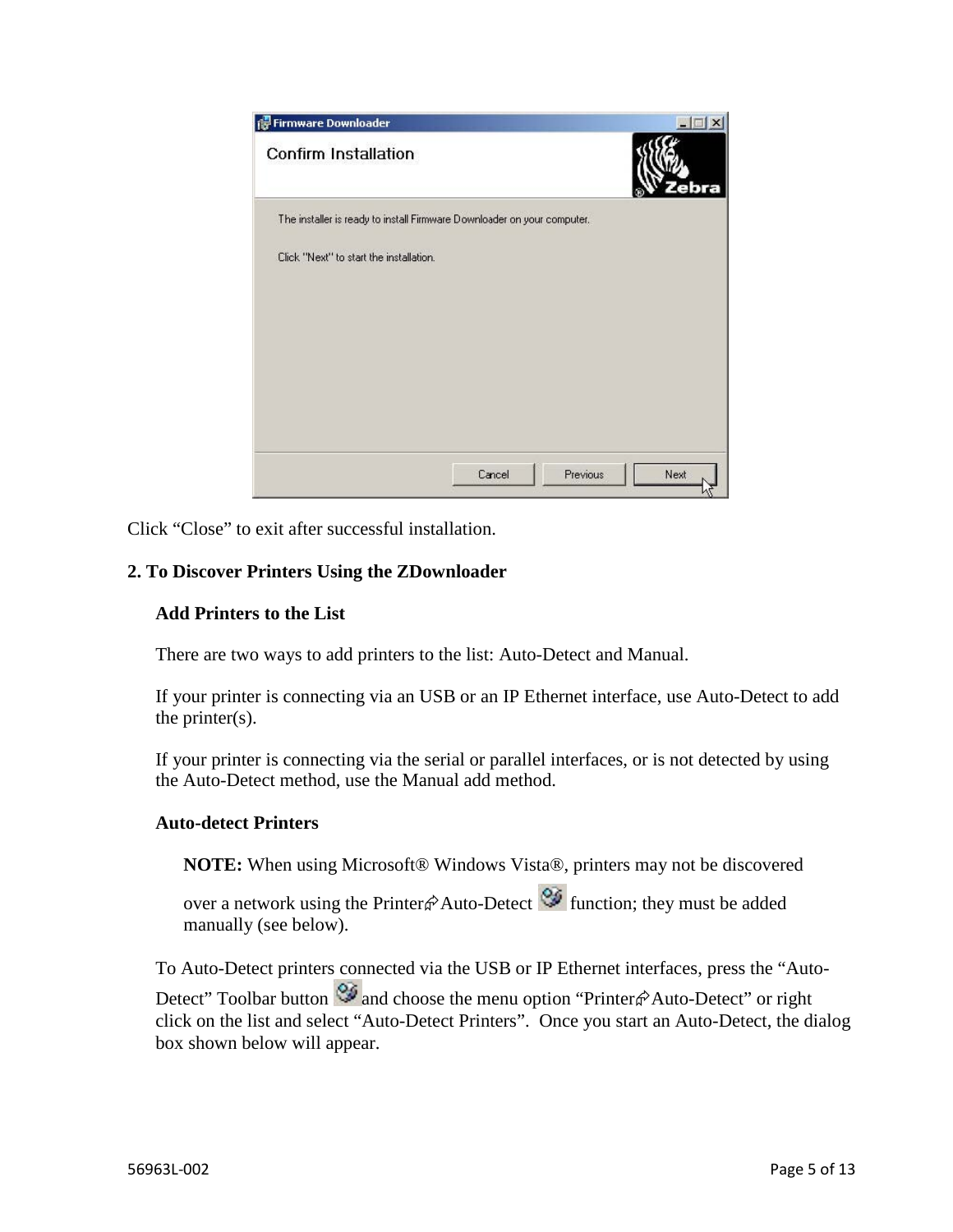| <b>Please Wait</b>              |  |
|---------------------------------|--|
| Searching Local Network and USB |  |
| Cancel                          |  |

**Auto-Detect Dialog Box** 

You can cancel Auto-Detection at any time by pressing the Cancel button.

Once the Auto-Detection is complete, the printers detected will be added to the printer list.

**NOTE:** Ethernet connected printers are detected by the application broadcasting a UDP packet out onto the network. UDP port number 4201 is used for the discovery process. Some networks filter out UDP packets. This means that it may not be possible to detect all printers on your network. See your network administrator for more information. If you are not able to Auto-Detect your network printers, follow the manual add instructions in the next section.

### **Manual Add Printers**

To manually add a printer to the list press the "Add Printer" toolbar button choose the menu options "Printer→Add…" or right click on the list and select "Add Printer…". When you add a printer the dialog shown below appears.

| <b>Printer Settings</b>                                               |                                                            |
|-----------------------------------------------------------------------|------------------------------------------------------------|
| Printer Name: Printer#1                                               |                                                            |
| Printer Model:                                                        |                                                            |
| Communication Type: Serial                                            |                                                            |
| <b>Printer Calibration after</b><br>download: (EPL Only)<br><b>OK</b> | Port: COM1<br>Port Settings<br>$\mathbf{r}$<br>М<br>Cancel |

**Configuring a Serial Printer**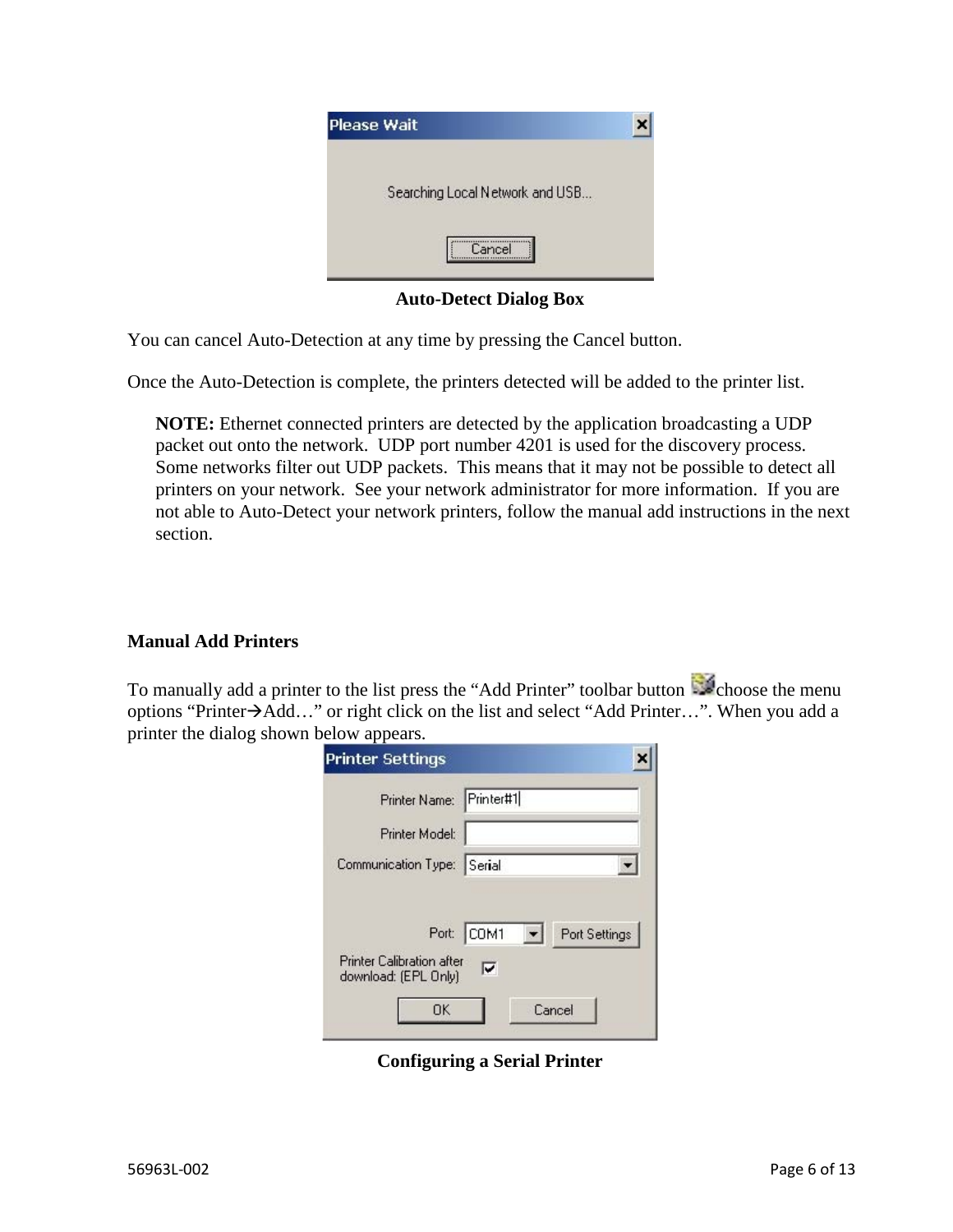Enter the Printer Name, Model, Communication Type, etc for the printer you wish to add.

## **Adding a Serial Printer**

The available Serial ports will be shown in the Port combo box. Select the serial port to which the printer is connected. The computer's serial port settings must match the printer's serial port settings. The printer's serial port settings can be viewed by performing the one-flash sequence (see the user's manual for details) and reading the Dump Mode status labels serial configuration data (example: 9600,N,8,1 which matches the Port Setting displayed below). Configure the port settings by pressing the Port Settings button. The dialog shown below will appear.

| Bits per second:   9600  |              |  |
|--------------------------|--------------|--|
| Data bits: 8             |              |  |
|                          | Parity: None |  |
| $S$ lop bits: $\sqrt{1}$ |              |  |
| Flow Control Hardware    |              |  |

### **Serial Port Settings**

# **Adding a Parallel Printer**

To add a parallel printer, select the Parallel Communication Type. The available parallel ports will be shown in the Port combo box. Select the port to which the printer is connected.

### **Adding a Network Printer**

To add an Ethernet printer, select the Network Communication Type. Then enter the TCP/IP address and the communications port number for the printer. Use the one-flash sequence to print a status label.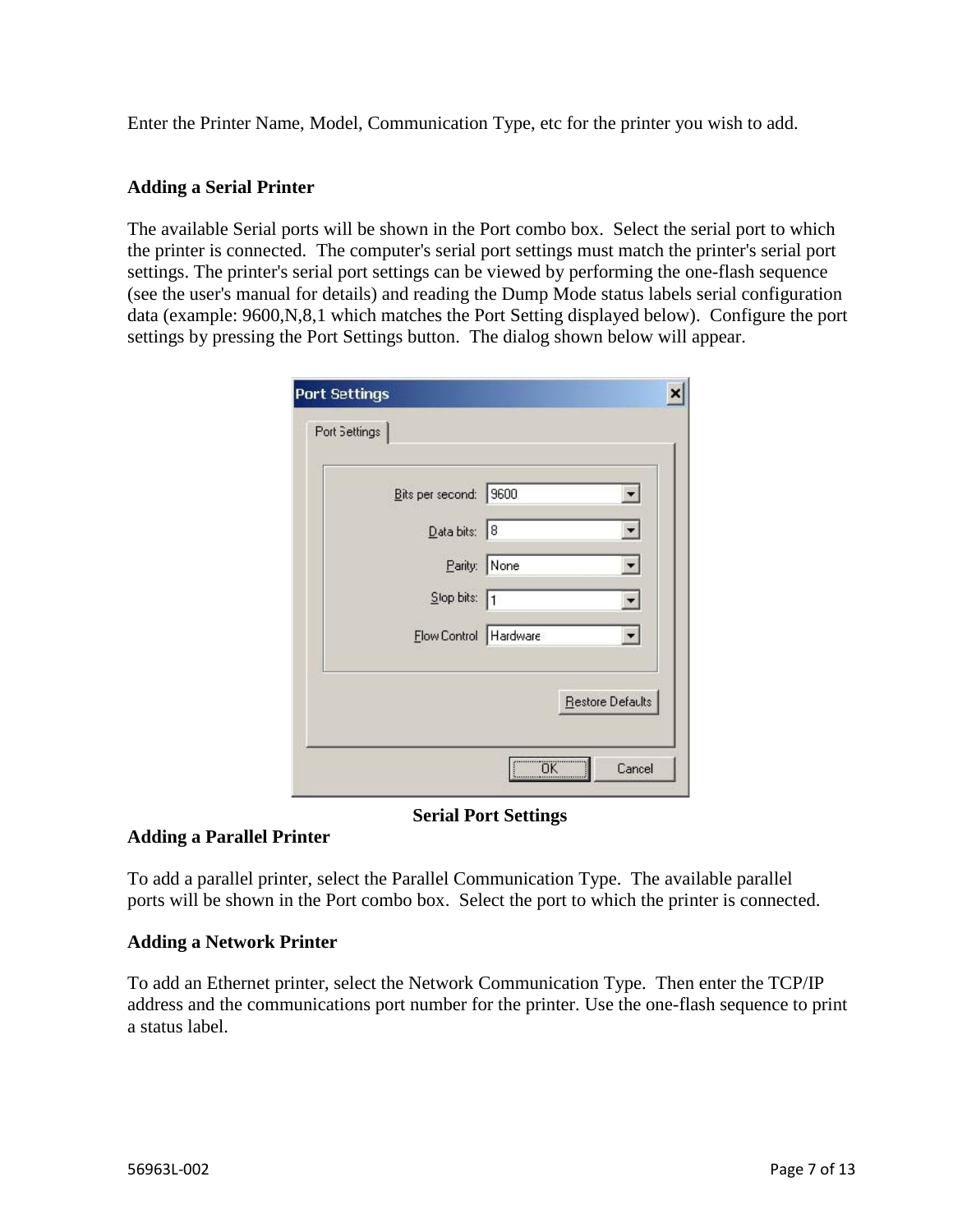| Printer Name: Printer#1                           |                                    |
|---------------------------------------------------|------------------------------------|
| Printer Model:                                    |                                    |
| Communication Type: Network                       |                                    |
| TCP/IP Address:                                   | $\blacksquare$<br>$\cdot$ 0<br>. 0 |
| Port:                                             | 9100                               |
| Printer Calibration after<br>download: (EPL Only) | ⊽                                  |

**Configuring a Network Printer** 

# **Adding a USB Printer**

USB printers can only be added by using Auto-Detect. All printers connected via the USB interface will have the list designation of USB. The program can support as many USB printers as the computer can support. The maximum number of USB devices that can be supported by the computer (typically) would be 255.

# **Modify Discovered Printers in the List**

To change printer settings for a printer that is already in the list, select the printer and press the "Modify Printer" toolbar button  $\mathbb{Z}$ , select the "Printer $\rightarrow$ Modify..." menu option, or right click on the printer in the list and select "Modify Printer…". The Printer Settings dialog will appear as shown in Figure 3. If the printer you are modifying is a USB printer the printer settings dialog will resemble the dialog box shown below.

**NOTE:** When "Print Configuration Label after Download" is selected, the printer will perform sensor calibration then print a configuration label. This ensures that the media sensor is calibrated correctly as a firmware download will overwrite any existing values.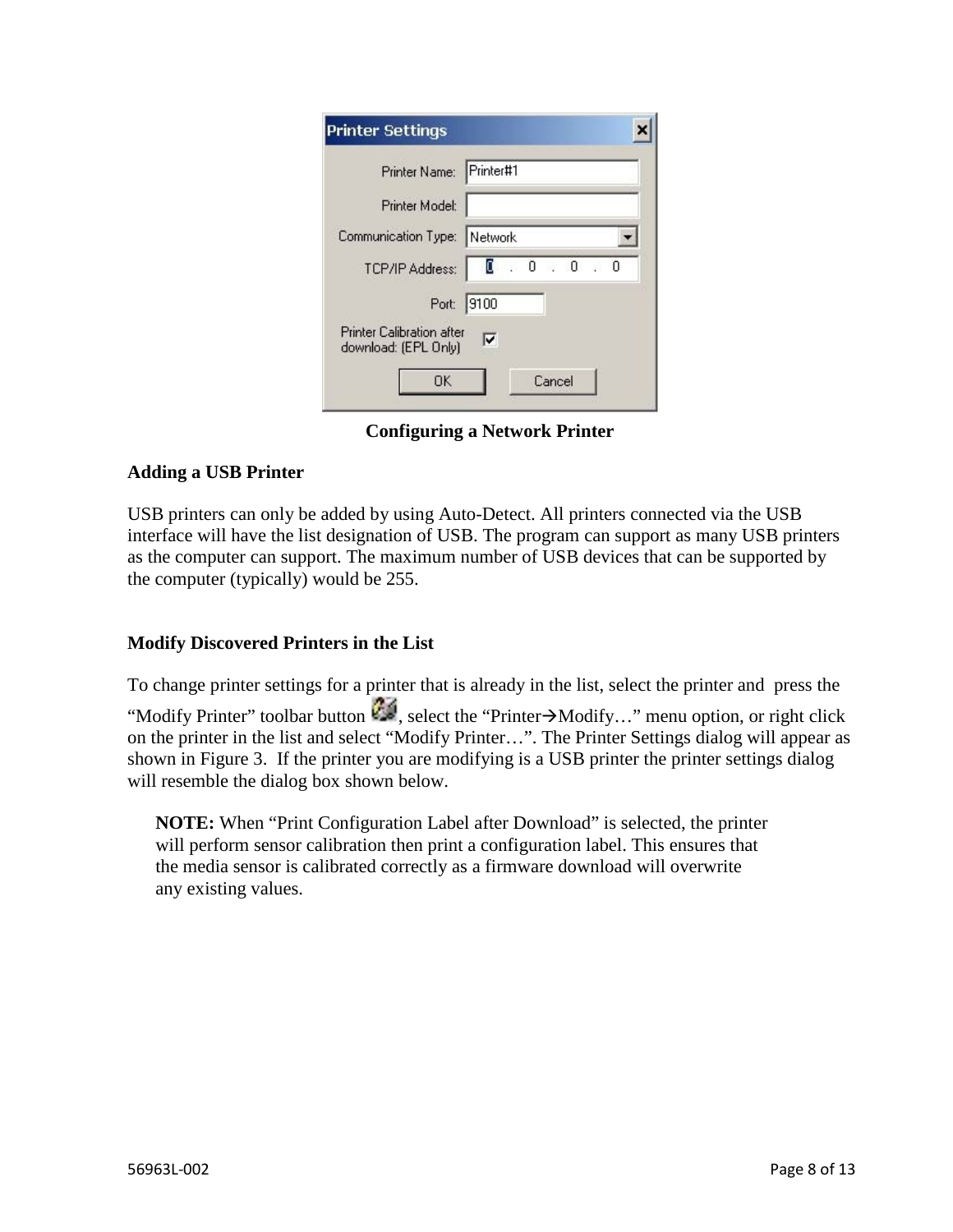| <b>Printer Settings</b>                                  |                    |
|----------------------------------------------------------|--------------------|
| Printer Name: Printer#1                                  |                    |
| Printer Model: GX420z                                    |                    |
| Communication Type: Network                              |                    |
| TCP/IP Address:                                          | 10<br>5, 119<br>-3 |
|                                                          | Port: 9100         |
| <b>Printer Calibration after</b><br>download: (EPL Only) | ⊽                  |
| OK                                                       | Cancel             |
|                                                          |                    |

### **Delete Discovered Printers from the List**

To delete printers from the list, press the "Delete Printer(s)" toolbar button  $\mathbb{R}^n$ , select the "Printer $\rightarrow$ Delete" menu option, or right click on the printer(s) to be deleted and select "Delete Printer(s)".

### **Print the Test Page on a Discovered Printer**

Below are the three ways in which a Test Page can be printed;

- Select the Printer(s) desired and press the "Print Test Page" toolbar button  $\frac{1}{2}$  or  $\frac{1}{2}$ .
- Select the menu option "Printer $\rightarrow$ Print EPL Test Page" or "Printer $\rightarrow$ Print ZPL Test Page."
- Right click on the selected printers and select "Print EPL Test Page", or "Print ZPL Test Page".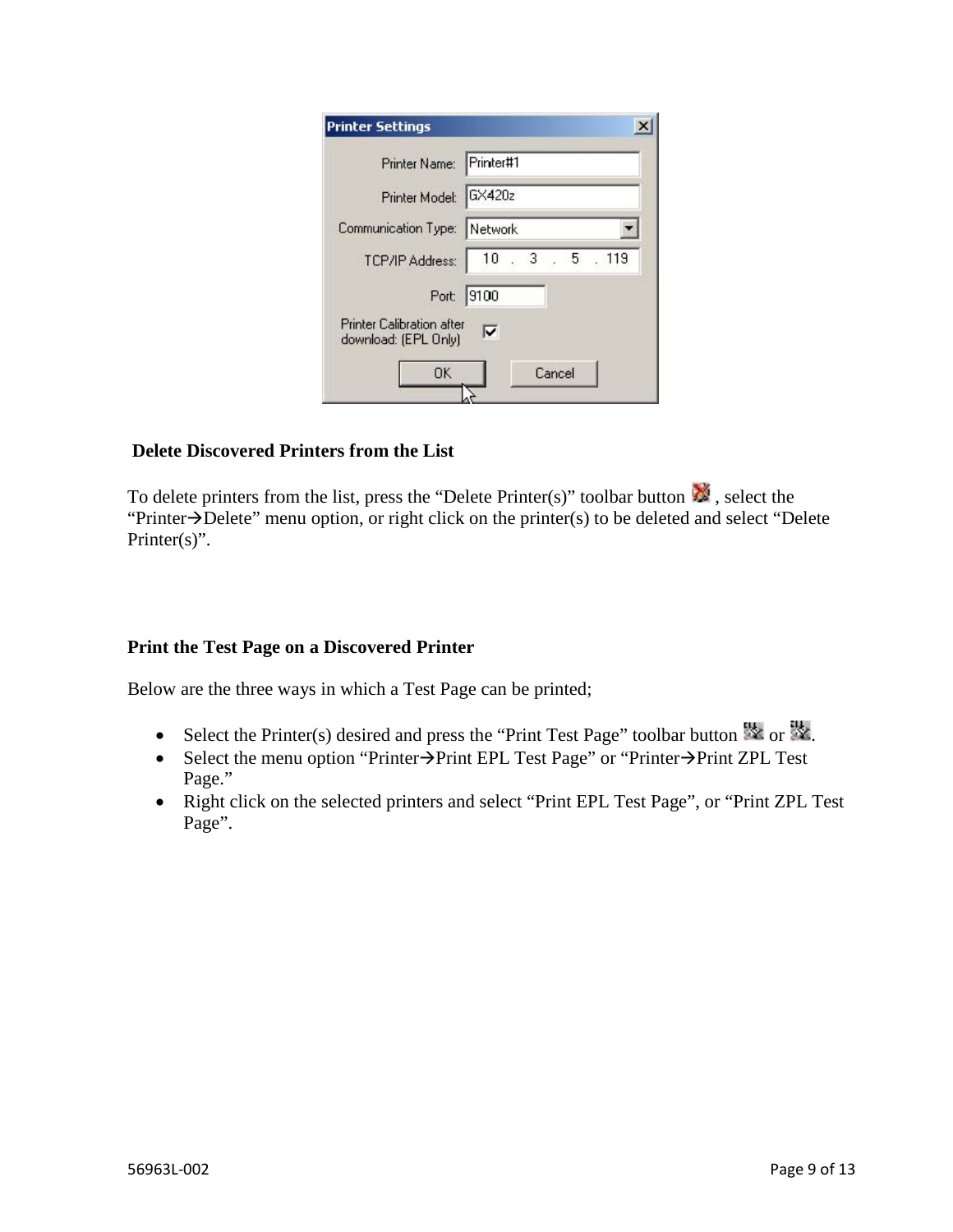# **Downloading Fonts to a Printer:**

After discovering printers, select the printer onto which the font will be loaded. Then right click and select "Select Firmware File". In this case, the font files would be considered a firmware file.



Browse for the file and click "Open".

| <b>Open</b>    |                        |                                | $\mathbf{Z}$ |
|----------------|------------------------|--------------------------------|--------------|
| Look in:       | 56956-001              | $+B$<br>$\left  \cdot \right $ |              |
| 图 3jpn.zpl     |                        |                                |              |
|                |                        |                                |              |
|                |                        |                                |              |
|                |                        |                                |              |
|                |                        |                                |              |
|                |                        |                                |              |
|                |                        |                                |              |
| File name:     | 3jpn.zpl               |                                | Open         |
| Files of type: | Firmware Files (".zpl) | Y                              | Cancel       |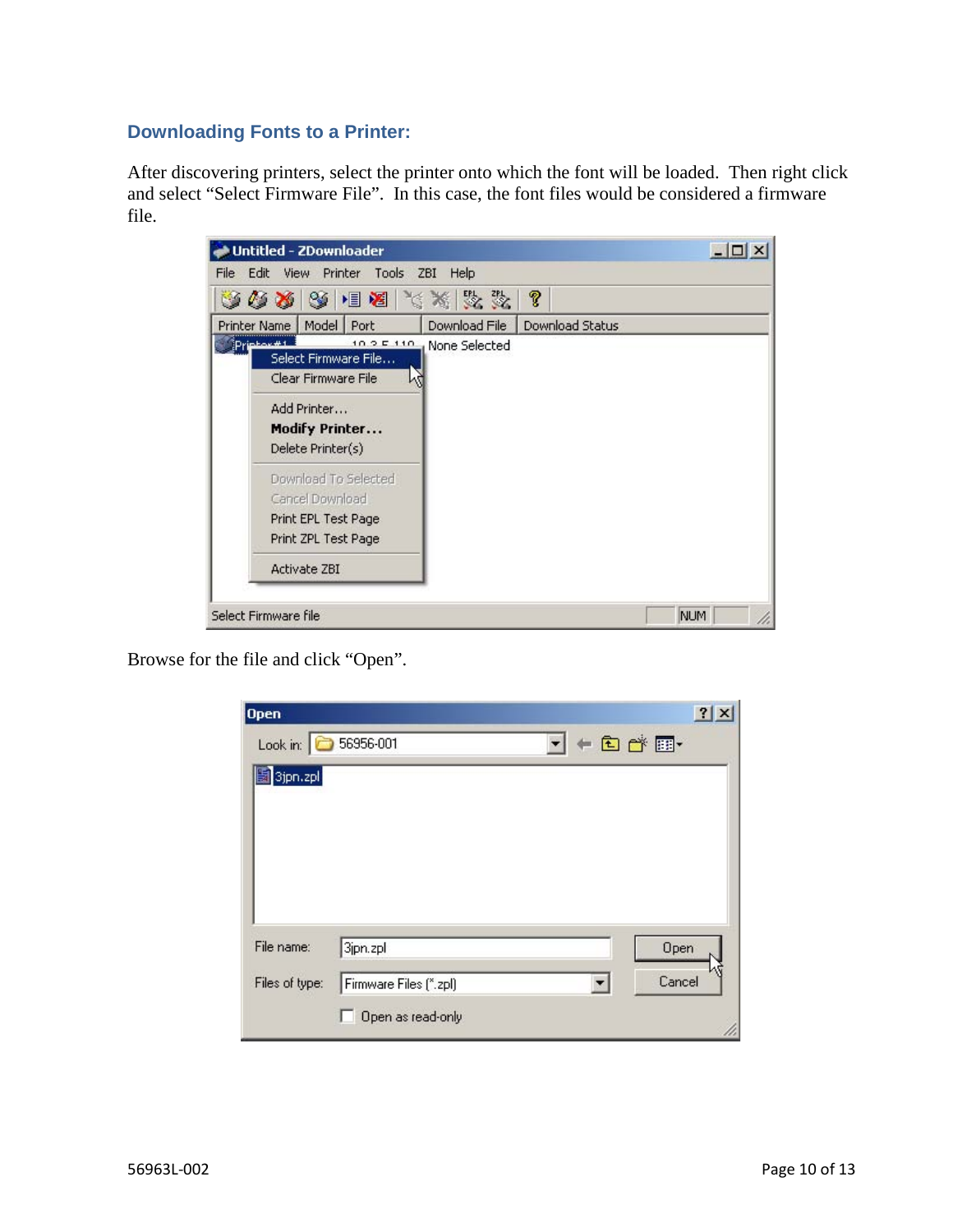After the file has been selected, you can either right click on the printer or click on the "Printer" menu item, and select "Download to Selected".

| Untitled - ZDownloader                                                                | $  D $ $\times$                                      |
|---------------------------------------------------------------------------------------|------------------------------------------------------|
| Edit<br>View<br>Tools<br>Printer<br>File                                              | ZBI<br>Help                                          |
| 多相格                                                                                   | ?<br>$ \mathcal{N} \times \mathbb{R} $               |
| Model   Port<br><b>Printer Name</b>                                                   | Download File                                        |
| Printer#1<br>10.3.5.119<br>Select Firmware File<br>Clear Firmware File                | D:\My Documents\EPL_NextGen Fonts\56956-001\3jpn.zpl |
| Add Printer<br><b>Modify Printer</b><br>Delete Printer(s)                             |                                                      |
| Download To Selected<br>Cancel Download<br>Print EPL Test Page<br>Print ZPL Test Page |                                                      |
| <b>Activate ZBI</b>                                                                   |                                                      |
| Download to Selected printers                                                         | <b>NUM</b>                                           |

Right Click on desired printer

| Untitled - ZDownloader                                               |                                                                                                                                                                                                                    | $ \Box$ $\times$                                            |
|----------------------------------------------------------------------|--------------------------------------------------------------------------------------------------------------------------------------------------------------------------------------------------------------------|-------------------------------------------------------------|
| Edit<br>View<br>File<br>e<br>30 Y<br>Printer Name<br>Mo<br>Printer#1 | Help<br>Tools ZBI<br>Printer<br>Add<br>Modify<br><b>Delete</b><br>Auto-Detect<br>Download All<br>Download To Selected<br>ピ<br>Cancel Download<br>Print EPL Test Page<br>Print ZPL Test Page<br><b>Activate ZBI</b> | q<br>阣<br>ile<br>ments\EPL_NextGen Fonts\56956-001\3jpn.zpl |
| Download to Selected printers                                        |                                                                                                                                                                                                                    | <b>NUM</b>                                                  |

From Printer menu, with printer selected.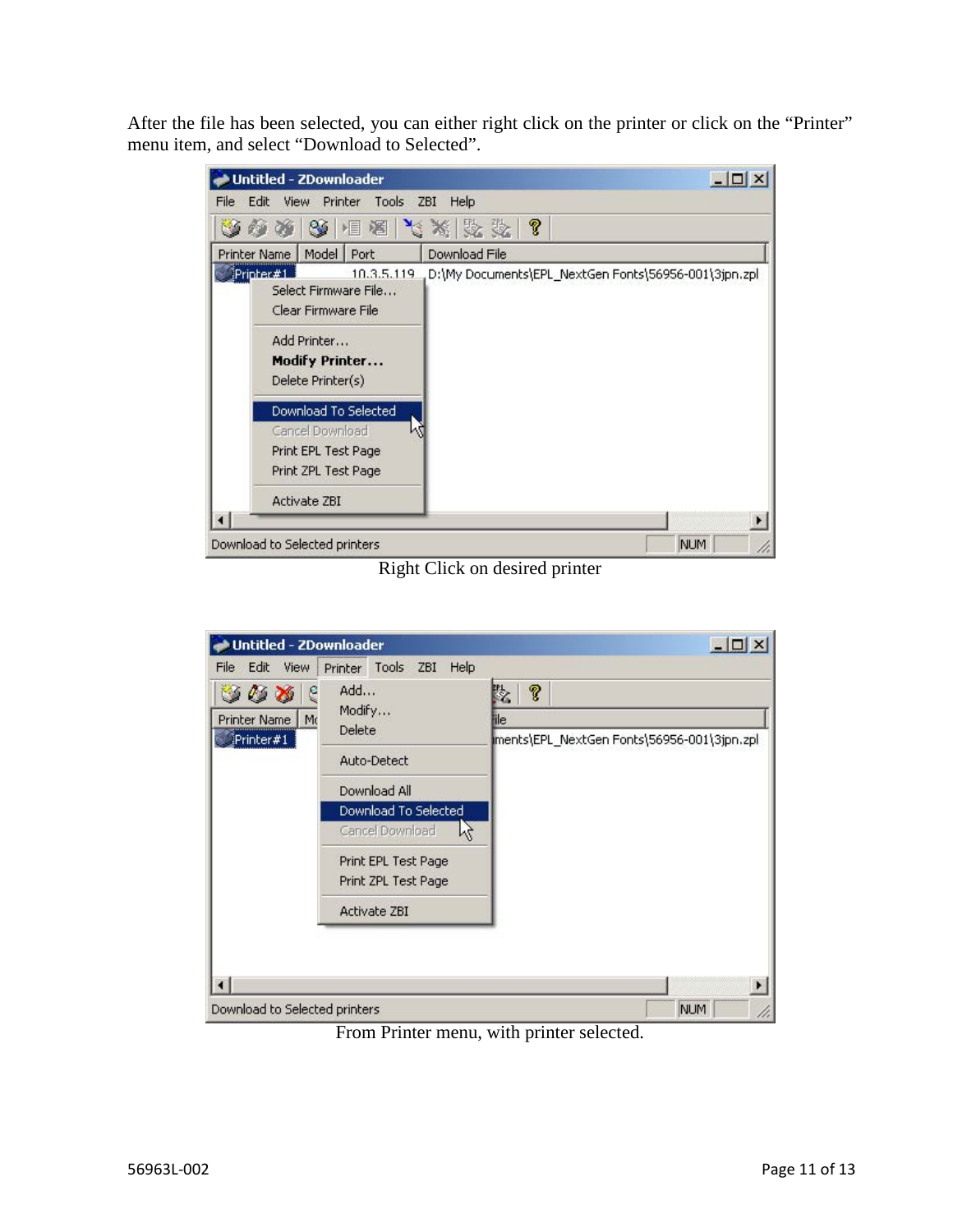While the file is being downloaded to the printer, all the buttons except for the "cancel download" and "help" buttons will be disabled.

| <b>Untitled - ZDownloader</b>                                                   | $  D  \times$ |
|---------------------------------------------------------------------------------|---------------|
| File Edit View Printer Tools ZBI Help                                           |               |
| ◆ ※   ※   ■ ※   ※ ※   ※ ☆   ?                                                   |               |
| Model Port<br>Download File<br><b>Printer Name</b>                              |               |
| Printer#1<br>10.3.5.119<br>D:\My Documents\EPL_NextGen Fonts\56956-001\3jpn.zpl |               |
| Ready                                                                           | <b>NUM</b>    |

When the file download is complete, the buttons will be re-enabled and the printer will feed 1 to 4 blank labels.

**NOTE:** There is no download confirmation message when the file is finished downloading.

| <b>Untitled - ZDownloader</b>                             | $ \Box$ $\times$                                     |
|-----------------------------------------------------------|------------------------------------------------------|
| <b>Edit</b><br>Tools ZBI Help<br>File<br>View<br>Printer  |                                                      |
| 大米数数<br>?<br>相图<br>$\mathcal{C} \times$<br>$^{\circledR}$ |                                                      |
| Model   Port<br>Download File<br><b>Printer Name</b>      |                                                      |
| Printer#1<br>10.3.5.119                                   | D:\My Documents\EPL_NextGen Fonts\56956-001\3jpn.zpl |
| $\left  \cdot \right $<br>Ready                           | ٠<br><b>NUM</b>                                      |